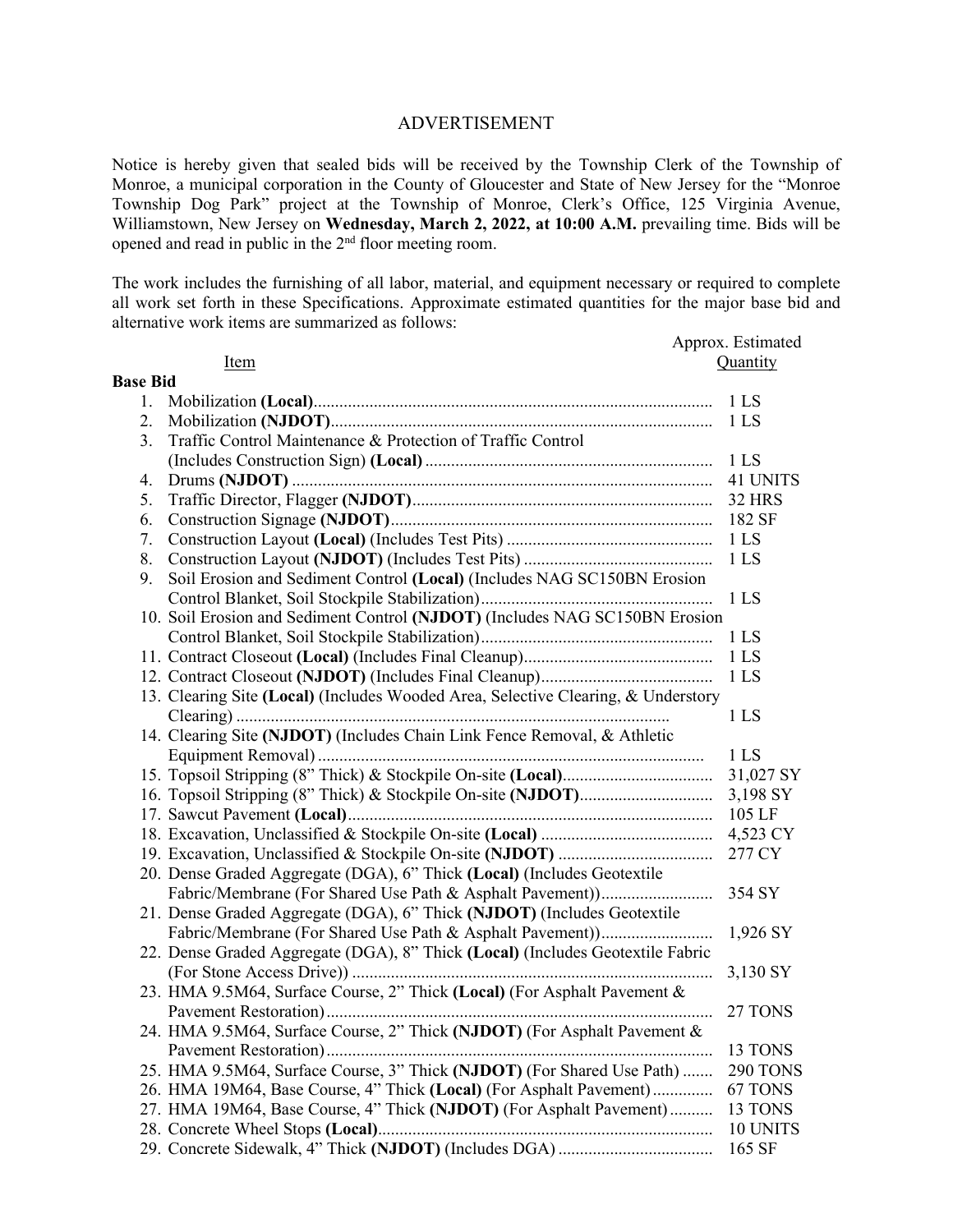|                                                                                 | 48 SF           |
|---------------------------------------------------------------------------------|-----------------|
| 31. 3/8" Pea Gravel, 2" Thick (Local) (Includes AASHTO No 57 Aggregate &        |                 |
|                                                                                 | 1,565 SY        |
| 32. Outlet Control Structure (Inlet, Type A) (Local) (Includes Casting & AASHTO |                 |
|                                                                                 | 1 UNIT          |
| 33. K5 Sand, 6" Thick (For Infiltration Basin(s)) (Local) (Includes Geotextile  |                 |
|                                                                                 | 105 CY          |
| 34. Soil Planting Bed Mixture, 18" Thick (Local) (For Bio-Retention Basin(s))   |                 |
|                                                                                 | 585 CY          |
| 35. Emergency Spillway (Local) (Includes NAG P300 Type 3 Matting)               | 3 UNITS         |
| 36. 6" Ductile Iron Pipe, Class 52 (Local) (Includes Fittings, Thrust           |                 |
|                                                                                 |                 |
|                                                                                 | 235 LF          |
| 37. No Item                                                                     |                 |
| 38. 2" Copper Water Line (Local) (Includes Fittings, Valve(s), Thrust Blocks,   |                 |
|                                                                                 | 32 LF           |
| 39. No Item                                                                     |                 |
|                                                                                 |                 |
|                                                                                 |                 |
|                                                                                 |                 |
|                                                                                 | 2 UNITS         |
|                                                                                 | 1 UNIT          |
|                                                                                 | 1 <sub>LS</sub> |
|                                                                                 | 1 <sub>LS</sub> |
|                                                                                 | 4 UNITS         |
|                                                                                 | 5 UNITS         |
|                                                                                 | 4 UNITS         |
| 50. Trash & Recycle Receptacle (Local) (Includes Concrete Foundation)           | 6 UNITS         |
|                                                                                 | 1 UNIT          |
| 52. Park Bench, 6-Ft Length (NJDOT) (Includes Concrete Pad & DGA)               | 1 UNIT          |
|                                                                                 | <b>4 UNITS</b>  |
| 54. Barrier Free Bi-Level Fountain & Dog Bowl (Local) (Includes Concrete Pad    |                 |
|                                                                                 | 1 UNIT          |
|                                                                                 | 23,875 SY       |
|                                                                                 | 4,600 SY        |
| 57. Fertilizing, Seeding (Pinelands Turf Seed Mix), Mulching (Local)            | 14,152 SY       |
| 58. Fertilizing, Seeding (Pinelands Turf Seed Mix), Mulching (NJDOT)            | 148 SY          |
|                                                                                 |                 |
| 59. Fertilizing, Seeding (Ernst Seeds Mix) (Conservation Shade Mix, ERNST-129), |                 |
|                                                                                 | 1,950 SY        |
| 60. Fertilizing, Seeding (Ernst Seeds Mix) (Showy Northeast Native Wildflower   |                 |
|                                                                                 | 2,266 SY        |
| 61. Fertilizing, Seeding (Ernst Seeds Mix) (Showy Northeast Native Wildflower   |                 |
|                                                                                 | 82 SY           |
| 62. Fertilizing, Seeding (Ernst Seeds Mix) (Raingarden Mix ERNMX-180),          |                 |
|                                                                                 | $1,170$ SY      |
| 63. Fertilizing, Seeding (Pinelands Nursery) (Pollinator Meadow Mix),           |                 |
|                                                                                 | 2,901 SY        |
| 64. Fertilizing & Seeding (Pinelands Nursery) (Basin Slope Mix) (Local)         | 2,853 SY        |
| 65. Fertilizing, Seeding (Pinelands Nursery) (Native Grass Mix),                |                 |
|                                                                                 | 3,266 SY        |
| 66. Fertilizing, Seeding (Pinelands Nursery) (Native Grass Mix),                |                 |
|                                                                                 | 1,977 SY        |
| 67. Quercus phellos, Willow Oak, 2.5-3" cal., B&B (Includes Mulch & Gator       |                 |
|                                                                                 | 11 UNITS        |
|                                                                                 |                 |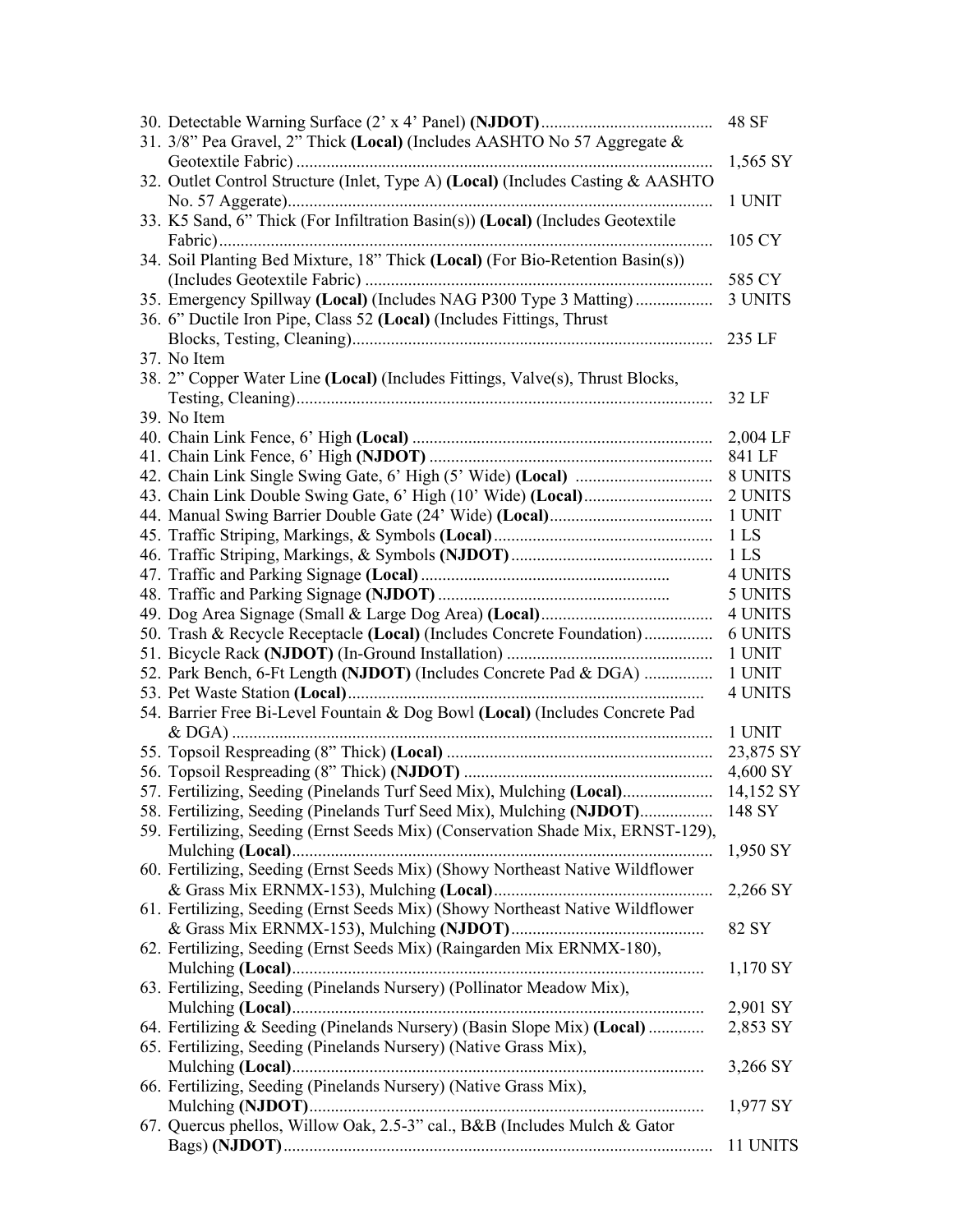| Bid Alternate No.1 - Small and Large Dog Park Package                            |             |
|----------------------------------------------------------------------------------|-------------|
|                                                                                  | 1 LS        |
|                                                                                  |             |
| Bid Alternate No.2 - Park Entrance Monument Sign                                 |             |
|                                                                                  |             |
| Bid Alternate No.3 – Conduit Crossing (For Future Use)                           |             |
| A-3.1. 4" PVC Sch 40 Pipe (Local) (Includes Trace/Locating Wire, Pull String, &  |             |
|                                                                                  |             |
| Bid Alternate No.4 - Split Rail Fence and Gates                                  |             |
|                                                                                  | $-1,850$ LF |
|                                                                                  | $-841$ LF   |
| A-4.3. Chain Link Double Swing Gate, 6' High (10' Wide) (NJDOT) (Deduct)         | -2 UNITS    |
| A-4.4. Split Rail Fence, 6' High (Local) (Includes Wire Mesh Fabric)             | 1,850 LF    |
|                                                                                  | 841 LF      |
| A-4.6. Split Rail Double Swing Gate, 6' High (10' Wide) (NJDOT) (Includes Wire   |             |
|                                                                                  | 2 UNITS     |
| Bid Alternate No.5 - Export Soil and Respreading Topsoil                         |             |
|                                                                                  |             |
|                                                                                  | 227 CY      |
|                                                                                  |             |
|                                                                                  | 2,940 SY    |
| <b>Bid Alternate No.6 - Watermain Installation</b>                               |             |
| A-6.1. 6" C900 PVC (Local) (Includes Fittings, Valve(s), Wet-tap, Thrust Blocks, |             |

## Caps, Testing, Cleaning) ....................................................................................... 1,455 LF A-6.2. Fire Hydrant **(Local)** (Includes Fittings, Valve(s), Thrust Blocks, Testing, Cleaning, 6" DIP Class 52) ................................................................................... 1 UNIT

Plans, Specifications and forms of bid for the proposed work prepared by Pennoni Associates, Township Engineer, and approved by Monroe Township have been filed in the office of said ENGINEER, at 515 Grove Street, Suite 1B, Haddon Heights, New Jersey 08035 (Telephone No. 856-547-0505), and may be inspected by prospective bidders during regular business hours. Bidders will be furnished with a copy of the Specifications and Proposal by the Engineer for \$20.00, cost of preparation thereof, non-refundable.

A Portion of this project is being funded in part by a New Jersey Department Transportation (NJDOT) FY2018 Bikeway Program.

Bids must be made on the standard Proposal form in the manner designated therein and must be enclosed in a sealed envelope bearing the name and address of the bidder and the name of the project on the outside, addressed to Monroe Township, and must be accompanied by a Certified Check, Bid Bond or Cashier's Check drawn to the order of the Township of Monroe for ten percent (10%) of the total amount bid, provided said security need not be more than \$20,000.00. All bid guarantees shall be accompanied by an executed consent from an approved surety company, licensed to conduct business in the State of New Jersey, agreeing to furnish the required Performance, Payment and Maintenance Bond upon the award of contract.

The signed Proposal forms and bid security must be delivered to the place on or before the hour named